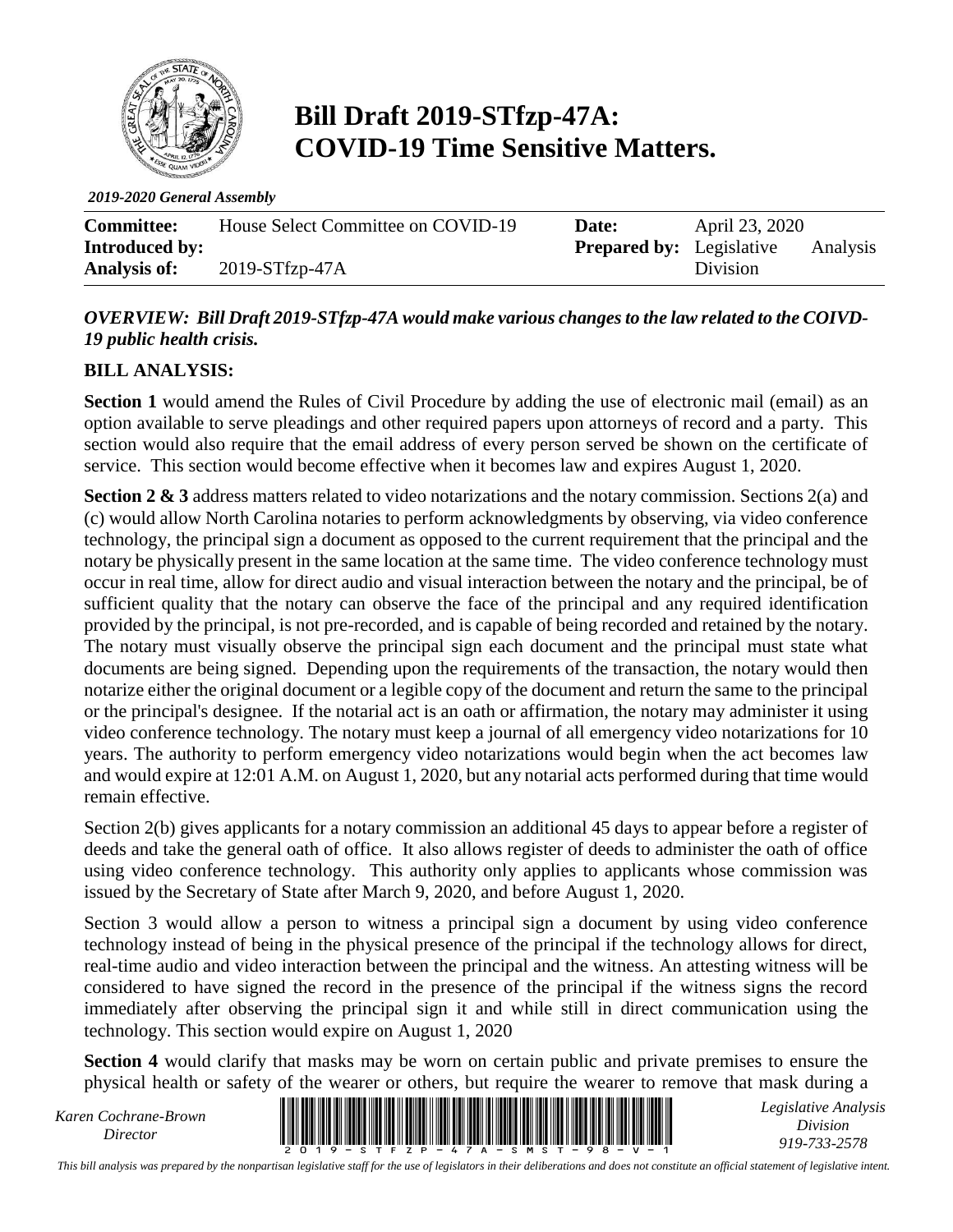*Page 2*

traffic stop, checkpoint, roadblock, or when approached by a law enforcement officer.. Currently the law allows masks to be worn for the following reasons: holidays; employment purposes; theatrical productions; defense drills, exercises, or emergencies; as part of a parade, ritual, initiation, ceremony, or celebration requirement of a society, order or organization; or when operating a motorcycle.

**Section 5** would extend the validity of credentials issued by the Division of Motor Vehicles (Division). The Division issues many credentials, the requirements and durations of which are set out in Chapter 20 of the General Statutes. Credentials include: drivers licenses, permits, and identification cards; vehicle registrations, which require vehicle inspections and payment of vehicle property taxes; handicapped parking placards; inspection station and mechanic licenses; and motor vehicle dealer, sales representative, and manufacturer licenses. This section would do all of the following:

- ➢ Authorize the Commissioner of Motor Vehicles to extend validity of any credential issued by the Division for a period of up to six months if the credential expires during the coronavirus emergency.
- ➢ Require the Division to waive any penalties associated with failure to renew during a period of extension.
- $\triangleright$  Clarify that motor vehicle property tax due dates that are tied to vehicle registration expirations would also be delayed to correspond with extensions granted for registrations.
- $\triangleright$  Provide a defense for any person charged with an offense resulting from failure to renew a credential when that credential is valid by extension.

The Division would be directed to report to the Joint Legislative Transportation Oversight Committee and the Fiscal Research Division on any extension granted under this authority.

This section would apply retroactively to expirations occurring on or after March 10, 2020 and would expire August 1, 2020.

Section 6 would authorize the remote renewal of special identification cards. Under current law, drivers licenses may be renewed remotely under certain circumstances. Identification cards, which use the same application, share a similar format, and expire on the same time line as drivers licenses, may not be renewed remotely. This section would authorize remote renewal of identification cards in the same manner as drivers licenses.

**Section 7** would delay the DMV Headquarters move. A 2018 budget provision directed all workers at the Division of Motor Vehicles Headquarters in Raleigh to vacate the property by October 1, 2020. This section would amend that provision, requiring that they only begin to vacate by that date.

**Section 8** would amend the statutes related to Health Care Powers of Attorney and Advanced Directives for a Natural Death to waive the requirement that the principal's signature be executed in the presence of two qualified witnesses. This waiver would apply as long as the document is signed by the principal and properly acknowledged before a notary. This section would expire at 12:01 A.M. on March 1, 2021.

**Section 9** would allow a sheriff to serve process on a resident of a long term care facility during a declared state of emergency for public health reasons by leaving a copy of the notice of hearing and petition with the employee of the facility who is apparently in charge of the office or who has apparent authority to receive documents intended for residents. The employee would then present the documents to the resident respondent. Proof of service would be filed with the clerk showing how the respondent was served. This section would become effective when it becomes law and expire August 1, 2020.

**Section 10** would amend Chapter 45A of the General Statutes, Good Funds Settlement Act, to allow a settlement agent in a real estate transaction involving a one to four family residential dwelling or a lot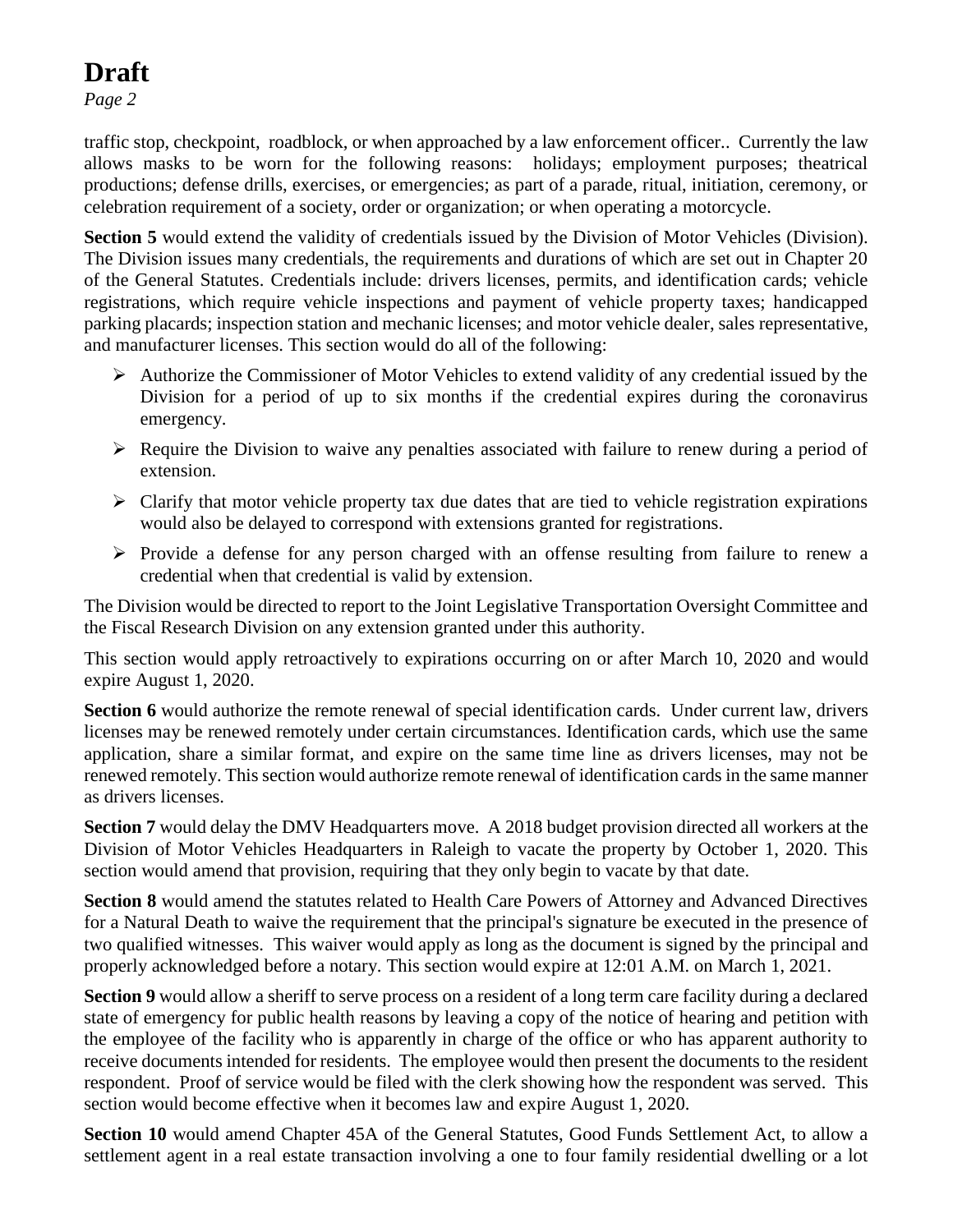*Page 3*

restricted to residential use to disburse closing funds from the settlement agent's trust or escrow account prior to recording the deeds, deeds of trust, and any other required loan documents in the office of the register of deeds upon the written consent of the parties involved. Authority to disburse prior to recording would be limited to those areas under a declaration of emergency issued by the Governor or General Assembly where the office of the register of deeds is closed to the public and unable to accept documents for electronic recording. This section expires upon the earlier of the date the register of deeds reopens for the transaction of public business or accepts documents for electronic recording.

**Section 11** would authorize each Register of Deeds to issue a license for marriage via remote audio-video communication provided the register of deeds can positively identify each applicant before the register of deeds, rather than having the applicants appear in person, and that marriage license be valid for up to 120 days, rather than 60 days. This section would become effective February 1, 2020, and expire August 1, 2020.

**Section 12** addresses personnel matters at the Department of Public Safety. **Section 12(a)** would provide that providing certain security services at a State prison facility is an authorized function of a person licensed as a security guard and patrol professional under Chapter 74C of the General Statutes. **Section 12(b)** would require that any security guard and patrol professional employed to provide services at a State prison facility must be trained in State prison policies prior to providing any services, and if so trained, may detain and use necessary force pursuant to those policies to prevent contraband entry and inmate escape. This section would become effective when it becomes law, and expire August 1, 2020.

**Section 12.5** would authorize a justice or judge of the General Court of Justice to remotely administer the oath prescribed for attorneys using a form of live video conferencing technology, provided the swearing attorney is personally known to the justice or judge or provides satisfactory evidence of identity. This section would become effective when it becomes law and expire August 1, 2020.

**Section 13** would extend the time that the 2020 report by the Local Government Commission to the General Assembly on the level of each county's appropriations for public school capital outlay and any other information the Local Government Commission considers relevant from May 1, 2020, to July 1, 2020.

**Section 14** would authorize cities and counties to establish an expedited training for employees other than law enforcement for custody and transport of individuals for involuntary commitment proceedings. This section would become effective when it becomes law and expire August 1, 2020.

**Section 15** would permit the administration of involuntary commitment cases with less face-to-face contact by authorizing the use of telemedicine for some statutorily required examinations and recommendations. This section would become effective when it becomes law and expire August 1, 2020.

**Section 16** specifically permits release of communicable disease health information by the DHHS or a local health department to a law enforcement official (i) to prevent or lessen a serious or imminent threat to the health or safety of a person or the public to the extent allowed under HIPPA; (ii) to enforce the communicable disease and health laws of this State, or (iii) to investigate a terrorist incident using nuclear, biological, or chemical agents. The law enforcement official would be limited in disclosing the information shared.

**Section 16.2** would authorize an individual licensed as a soil scientist to prepare signed and sealed soil and site evaluations, specifications, plans, and reports for the site layout, construction, operation, and maintenance of a wastewater system without needing any further certification from the North Carolina On Site Wastewater Contractors and Inspectors Board. A licensed soil scientist would also be authorized to conduct all necessary inspections, certifications, and approvals, including the issuance of the final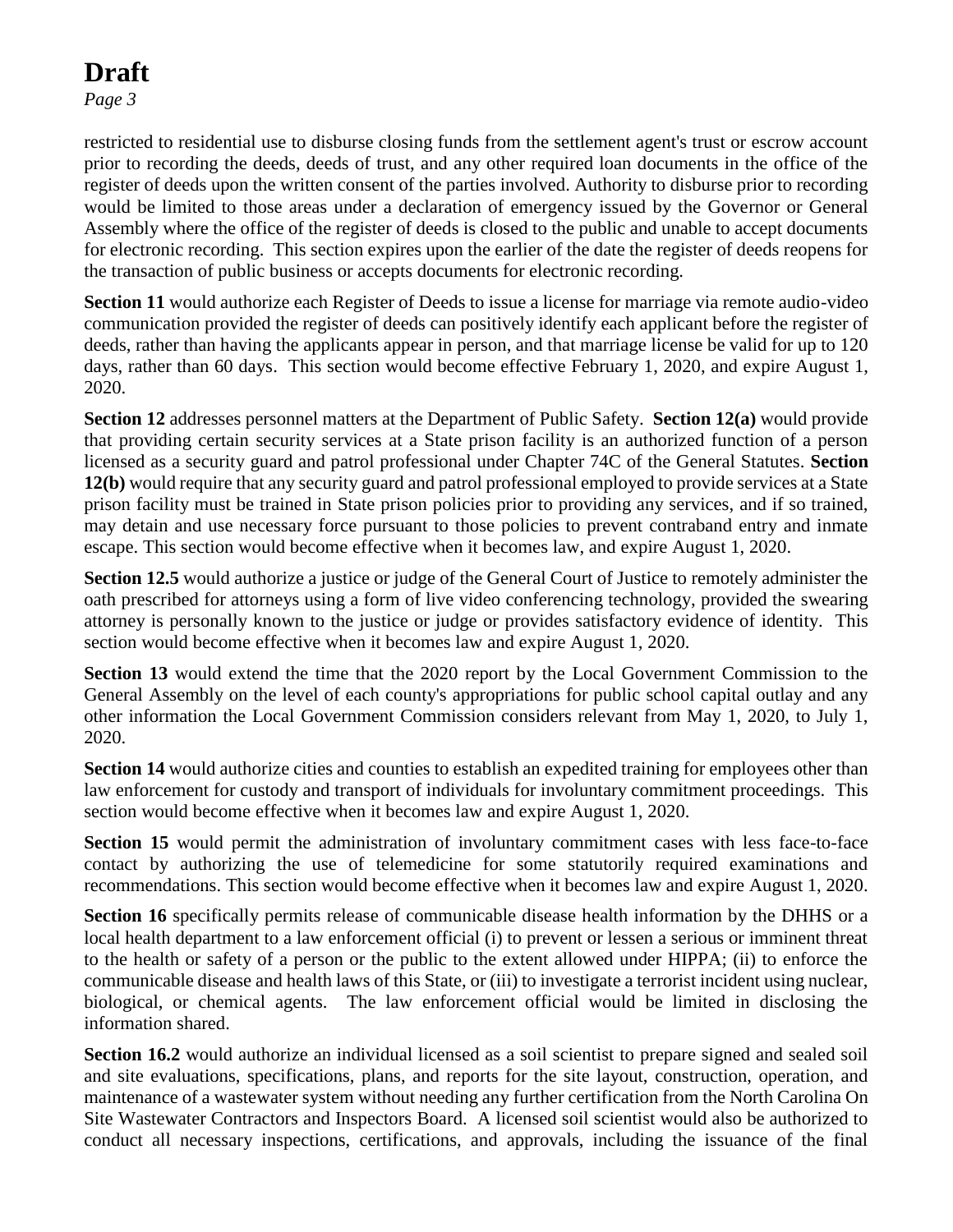*Page 4*

inspection and report. Such authority would be at the direction of the owner of a proposed on site wastewater system and would expire August 1, 2020.

**Section 16.3** would allow a county or city to request a waiver from the Department of Environmental Quality to allow the disposal of yard waste in a landfill when able to show that prohibiting the disposal would constitute an economic hardship or a potential public health risk. This section would become effective when it becomes law and would expire on August 1, 2020.

**Section 17** would expand types of professionals qualified to serve as a medical examiner by allowing retired physicians, medicolegal death investigators, and pathologists' assistants to be appointed as county medical examiner. The section would also establish a process by which the Chief Medical Examiner could dispose of unclaimed bodies.

**Section 18** would temporarily change the turnaround time from 10 days to 20 days for applications for charitable solicitations with the Secretary of State. With some limited exceptions, any organization or person that intends to directly solicit contributions in North Carolina, or intends to hire a person or business to solicit contributions in North Carolina, must obtain a license from the Charities Division. Organizations must renew their licenses each year to maintain licensed status. This section would become effective when it becomes law and expire August 1, 2020.

**Section 19** would authorize the State Treasurer, with approval of the Board of Trustees for the State Health Plan, to give certain members or employing units the option to defer premium or debt payment when there is a state of disaster or emergency. A deferral period would not last beyond 90 days from the last day of the time period in which there is a state of disaster. Any payments in arrears would continue to be owed to the State Health Plan. Currently, the Commissioner of Insurance has authority to order a deferral of insurance premium and debt payment in the event of a state of emergency or disaster. This authority does not apply to the State Health Plan. This section is effective retroactively to January 1, 2020.

**Section 20** would temporary allow the Director of the Retirement System Division to make interim, eligibility only determinations and certifications and these interim decisions would be in place only until the medical board was able to make a final determination. The Director would not be able to determine that any individual was not eligible for disability benefits. If the medical board later determined that an individual found eligible by the Director was not eligible for benefits, then the medical board's decision would be a final decision and the benefit payments would cease. An individual would not be required to refund any payments or benefits received during that interim period. Currently, the medical board makes eligibility, or ineligibility, determinations and certifications for disability benefits under the Teachers' and State Employees' Retirement System, the Consolidated Judicial Retirement System, the Legislative Retirement System, and the Governmental Employees' Retirement System, and for the Disability Income Plan of North Carolina. These determinations and certifications are considered final decisions.

**Section 21** would temporarily change the six month separation requirement for Teachers' and State Employee's Retirement System (TSERS) retirees to a one month separation and applies to individuals retiring on or after October 1, 2019 to April 1, 2020. This section temporarily lifts the earnings caps for TSERS and Local Governmental Retirement System (LGERS) retirees from March 10, 2020 until expiration. This section also requires that any work performed between March 10, 2020 and the time that this section expires does not impact a law enforcement officer's special separation allowance benefits.

**Section 21.2** would extend until August 1, 2020, the validity of any probationary certificates issued to Code-enforcement officials by the North Carolina Code Officials Qualification Board under G.S. 143- 151.13 that are otherwise set to expire between March 10, 2020, and July 31, 2020.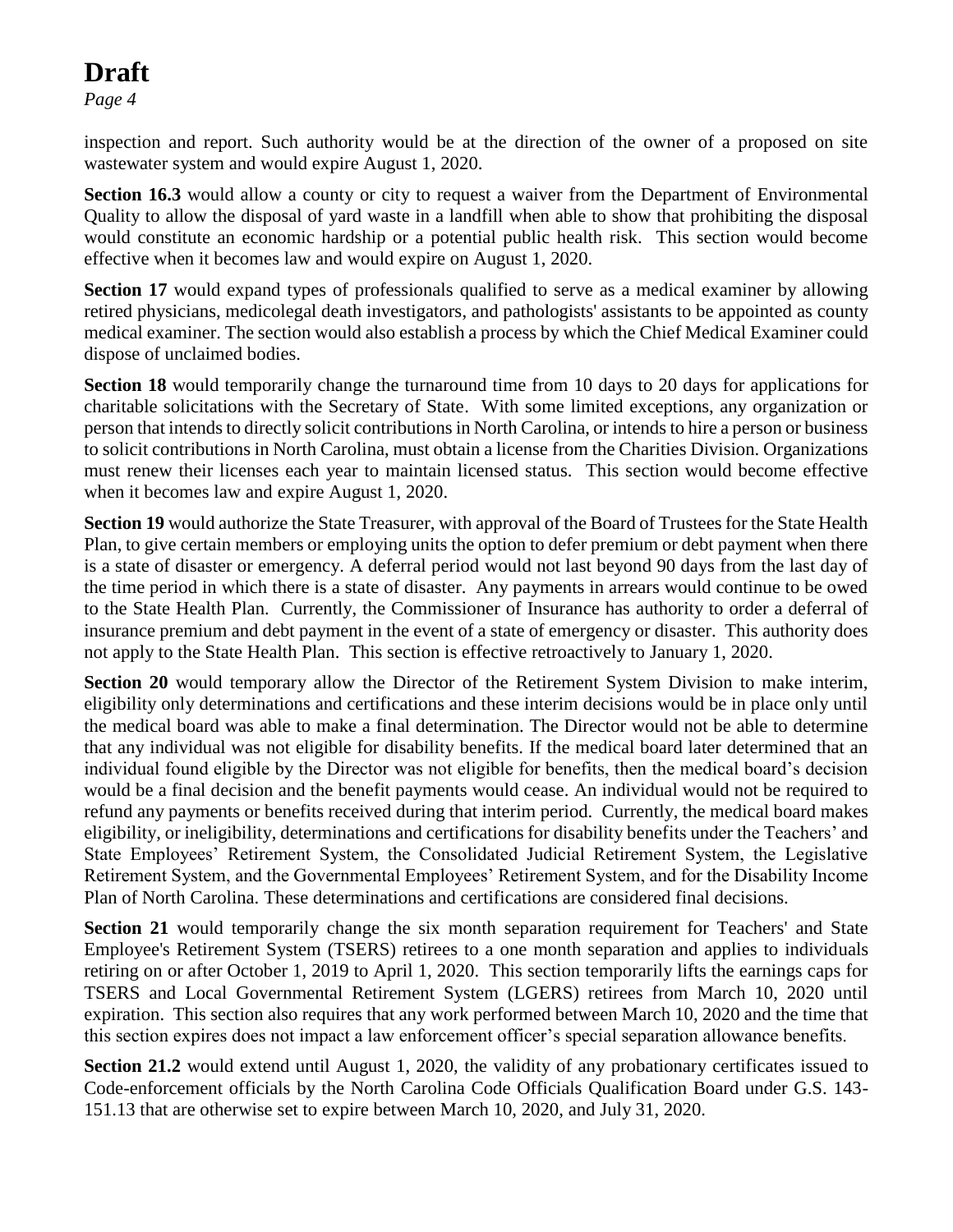*Page 5*

**Section 22** would provide for the rescheduling of public hearings during temporary rule making. Under the State Administrative Procedure Act, there is a provision for rescheduling cancelled public hearings during the permanent rule making process, but there isn't such a provision for the temporary rule making process. **Section 22.(a)** would add the same type of provision for rescheduling cancelled public hearings for the temporary rule making process. This section would become effective retroactively to March 10, 2020.

During the Coronavirus emergency, a number of State agencies have had to cancel and reschedule public hearings during the temporary rule making process in order to provide for social distancing and virtual public hearings. There is some concern that without a provision for rescheduling cancelled public hearings for the temporary rule making process that some of the emergency and temporary rules related to the Coronavirus emergency could be invalidated.

**Section 23** would authorize the Chief Administrative Law Judge to extend the time period for the filing of petitions for contested cases, but only if the Chief Justice of the North Carolina Supreme Court has determined that catastrophic conditions exist. Currently, if the Chief Justice of the North Carolina Supreme Court determines that catastrophic conditions exist, the Chief Justice may extend the time period for the filing of pleadings, motions, notices, and other documents and papers. This section would become effective retroactively to March 10, 2020.

**Section 24** would permit the Secretary of the Local Government Commission to set the amount of money local governments keep on hand that require daily deposit during a declared emergency. This section would authorize the Secretary to allow less than daily but no fewer than weekly deposits provided the money is maintained in a secure location.

**Section** 25 would reauthorize counties and municipalities to issue special obligation bonds and notes. Former Chapter 159I of the General Statutes primarily concerned solid waste management program funding; however, one section of the Chapter, G.S. 159I-30, more broadly authorized counties and municipalities to issue special obligation bonds and notes not only for solid waste projects, but also for water projects, wastewater projects, and, for municipalities, any project authorized under G.S. 160A-536 provided in a municipal service district. Session Law 2019-32 repealed Chapter 159I in its entirety, effective July 1, 2019, inadvertently eliminating the broader special obligation bond authority used by local units of government for a variety of the authorized purposes. **Section 25(a)** would reinstate this authority and recodify it under Chapter 159, where other forms of local government indebtedness are authorized. **Sections 25(b)-(h)** make conforming changes to statutes affected by the recodification. This section would become effective retroactively to July 1, 2019, the effective date of the inadvertent repeal.

**Section 26** would delay the effective date of the new consolidated land use planning statutes, Chapter 160D of the General Statutes, from January 1, 2021, to August 1, 2021, to give more time to counties and cities to review, amend, and adopt comprehensive local land use ordinances as required by that Chapter.

**Section 27** would add a provision to the Emergency Management Act to specifically authorize official meetings of public bodies to be conducted via remote, simultaneous communication during periods of declarations of emergency for public health reasons, and make conforming changes to clarify that counties and cities may meet via simultaneous communication.

**Sections 28 & 29** would delay the deadline for local governments to report ordinances with criminal penalties to the Administrative Procedures Oversight Committee from November 1, 2019 to March 1, 2021. This section would also extend the deadline for reporting any rules with criminal penalties from State agencies, boards, and commissions to March 1, 2021.